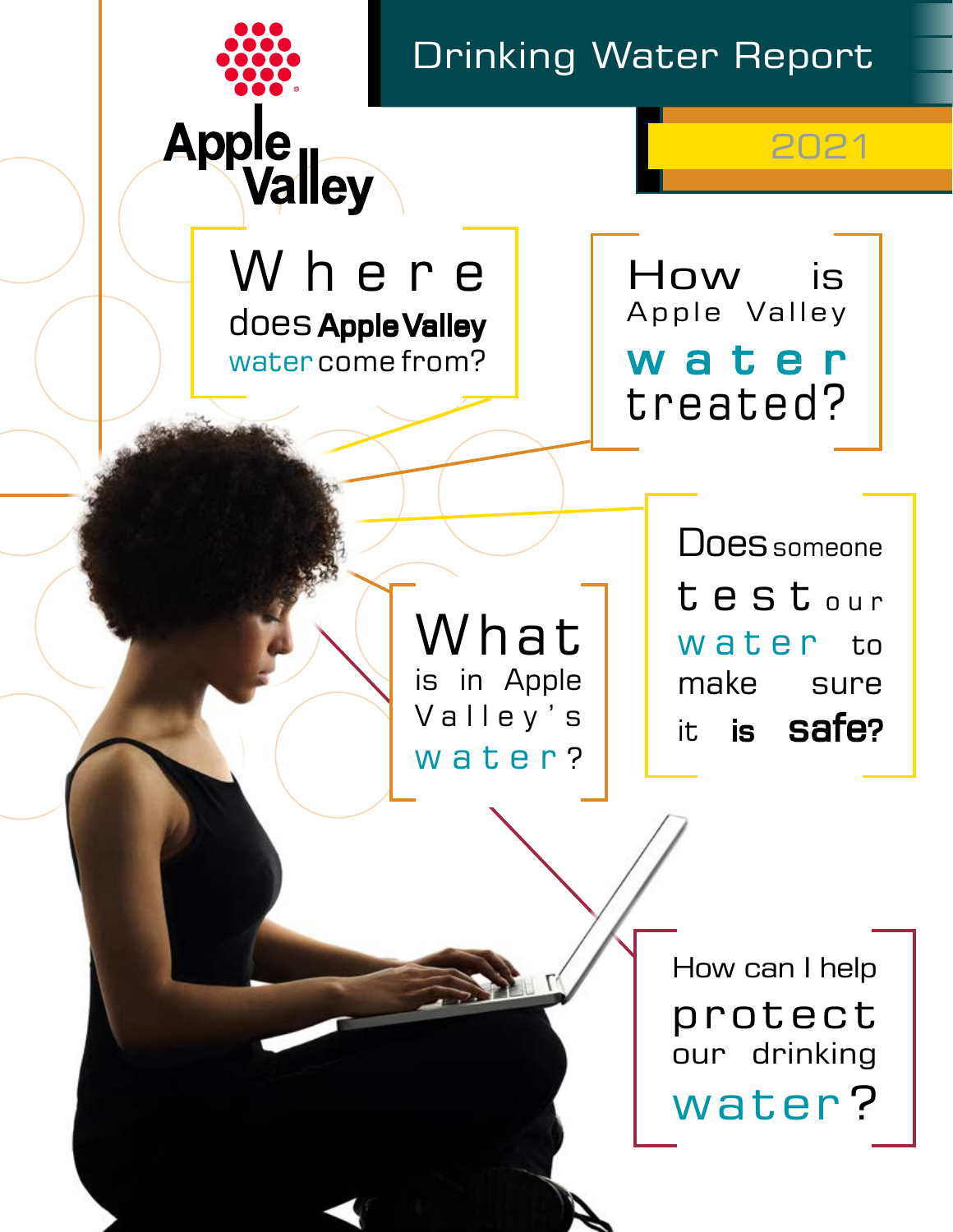Water is essential to life. It makes sense to ask questions about the water we use. This report aims to share information to help you understand Apple Valley's water supply from source to tap so you can make well-informed decisions for your household.

Apple Valley works hard to provide you with safe and reliable drinking water that meets federal and state water quality requirements. The purpose of this report is to provide you with information on your drinking water and how to protect our precious water resources. This report contains the results of all monitoring performed from January 1 to December 31, 2020.

We invite you to read this report and frequently visit **[ci.apple-valley.mn.us](https://www.ci.apple-valley.mn.us/)** for news and updates. After reading the report, you may contact Brian Skok, Utilities Superintendent, if you have questions about Apple Valley's drinking water. You can also ask for information about how you can take part in decisions that may affect water quality.

(952) 953-2400 or Brian.Skok@applevalleymn.gov

# Where does Apple Valley

water come from?

<span id="page-1-0"></span>Here in Apple Valley, we are geographically blessed with direct access to high quality aquifers which are continuously recharged with water that is filtered by the earth. While it is not an unlimited resource, it is a generous resource that provided us 1.9 billion gallons of water in 2020. We prioritize the use wells that produce the finest quality water, and put additional wells online during our peak periods.

*From the MDH...*

Minnesota's primary drinking water sources are groundwater and surface water. Groundwater is the water found in aquifers beneath the surface of the land. Groundwater supplies 75 percent of Minnesota's drinking water. Surface water is the water in lakes, rivers, and streams above the surface of the land. Surface water supplies 25 percent of Minnesota's drinking water.

The drinking water in Apple Valley comes from a groundwater source. Apple Valley operates 12 wells which range from 487 to 516 feet deep to draw water from the Prairie Du Chien-Jordan and Jordan aquifers. Apple Valley has 5 additional wells that serve as an emergency backup supply, and 2 more as standby.

The Minnesota Department of Health (MDH) provides information about your drinking water source in a source water assessment, including:

- How Apple Valley is protecting your drinking water source
- Nearby threats to your drinking water
- How easily water and pollution can move from the surface of the land into drinking water sources, based on natural geology and the way wells are constructed.

Find your Source Water Assessment here: **www.health.state.mn.us/communities/environment/water/swp/swa** or call 651-201-4700 or 1-800-818-9318 Monday-Friday, between 8:00 a.m. and 4:30 p.m.

# A p p l e Valley Wells

- 12 Regular-use
- 5 Emergency
- 2 Standby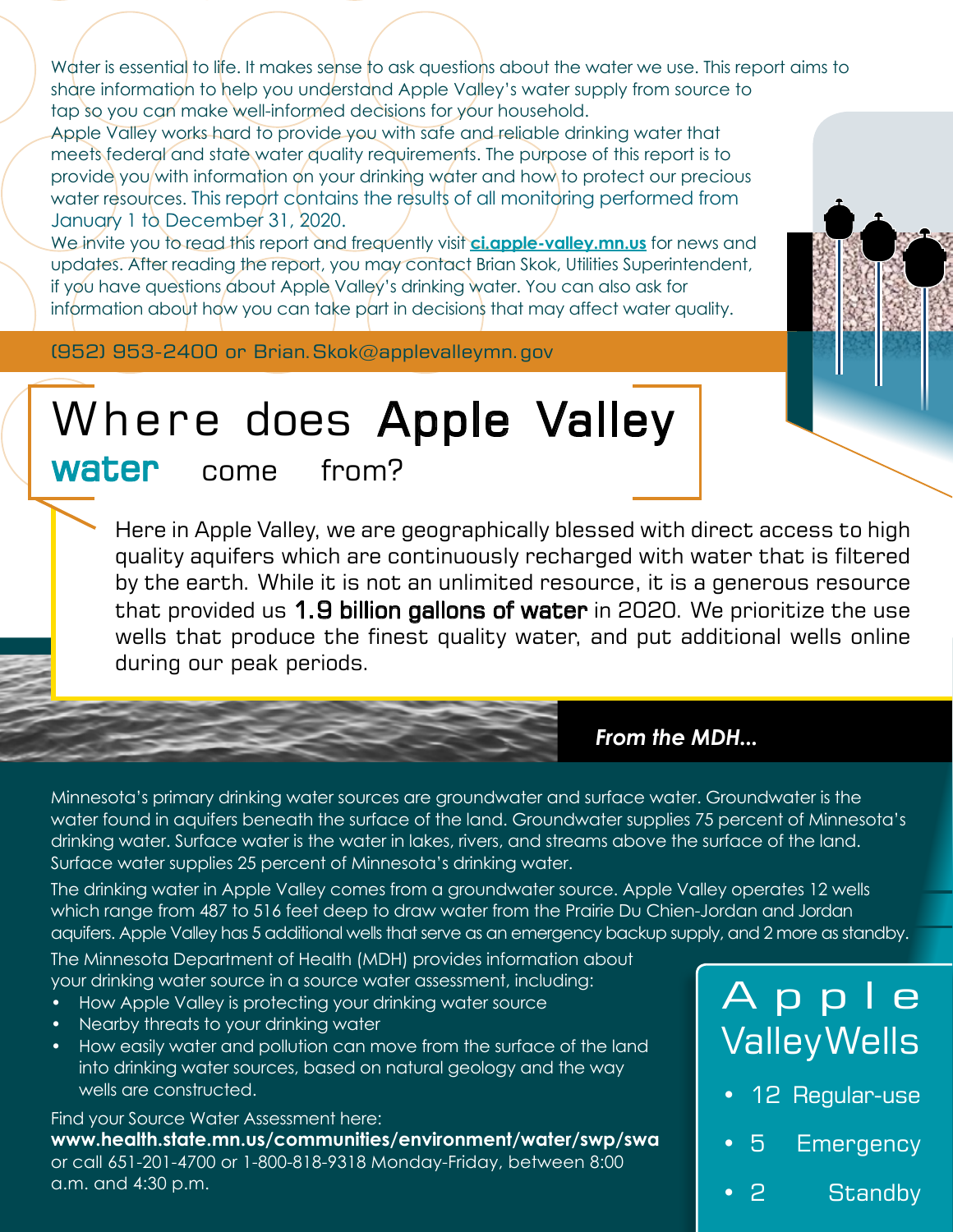

## **Oxidize**

Water is treated with chlorine and permanganate to bring the minerals, iron and manganese, out of suspension.

### Filter

Water passes through filter cells containing sand media to remove the iron and manganese. Reducing the concentration of iron and manganese protects your plumbing from unwanted build up and improves taste.

### Disinfect

Water is treated with chlorine to disinfect

# **How is**<br>Apple Valley w a t e treated?

<span id="page-2-0"></span>After water is drawn from the aquifer, it passes through 4 stages of treatment. oxidation, filtration, disinfection, and finally fluoridation.

These treatment techniques improve the taste of our water, protect your plumbing, contribute to dental health, and most importantly-protect the water against bacteria as it travels to your tap.

and kill bacteria and other microbes that can cause illness. Water leaves the treatment plant with the right concentration of residual disinfectant to keep it free of bacteria and microbes while it flows through the distribution system.

## Fluoridate

Fluoride is added to improve dental health, per Minnesota State Statute 144.145

If your drinking water fluoride levels are below the optimal concentration range of 0.5 to 0.9 ppm, please talk with your dentist about how you can protect your teeth and your family's teeth from tooth decay and cavities. For more information, visit: MDH Drinking Water Fluoridation

#### **www.health.state.mn.us/communities/environment/water/com/fluoride.html**

| Component<br>unit                | <b>Before</b><br><b>Treatment</b> | After<br><b>Treatment</b> | Before and After Treatment                                                     |  |  |  |  |  |
|----------------------------------|-----------------------------------|---------------------------|--------------------------------------------------------------------------------|--|--|--|--|--|
| Iron<br>ppm                      | 0.385                             | 0.058                     |                                                                                |  |  |  |  |  |
| <b>Manganese</b><br>ppm          | 0.091                             | 0.035                     | health effects<br>flow<br>contamina<br>rotect<br>reliable<br>hardness<br>satet |  |  |  |  |  |
| Chlorine<br>ppm                  | N/A                               | $0.5 - 0.72$              |                                                                                |  |  |  |  |  |
| <b>Fluoride</b><br>ppm           | 0.19                              | $0.54 - 0.65$             | regulate<br>public health is                                                   |  |  |  |  |  |
| <b>Hardness</b><br>grains/gallon | 17                                | 17                        |                                                                                |  |  |  |  |  |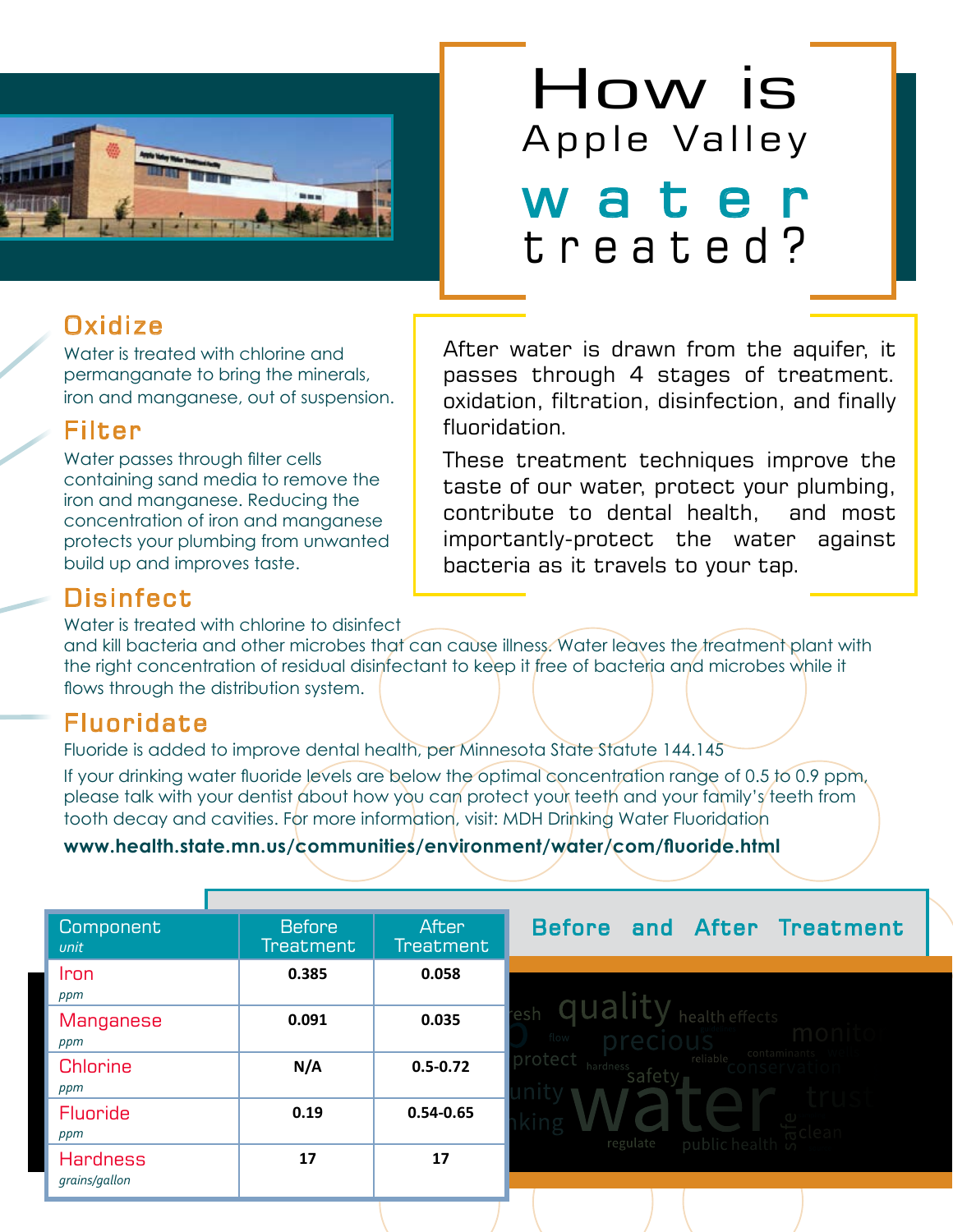

## <span id="page-3-0"></span>Yes. Diligently. Continuously.

We work with the MDH to test drinking water for more than 100 contaminants. Testing is performed every year, throughout the year. We sample for some contaminants multiple times throughout the year. Others are sampled once a year or once every few years. Our testing schedules and methods carefully follow federal regulation to protect public health.

#### *From the MDH...*

It is expected that contaminants will be detected in small amounts. No water supply is ever completely free of contaminants. Drinking water standards protect Minnesotans from substances that may be harmful to their health.

To learn more about water quality testing, please visit the MDH webpage "Basics of Monitoring and Testing of Drinking Water in Minnesota."

#### **www.health.state.mn.us/communities/environment/water/factsheet/sampling.html**

The U.S. Environmental Protection Agency (EPA) sets safe drinking water standards. These standards limit the amounts of specific contaminants allowed in drinking water. This ensures that tap water is safe to drink for most people. The U.S. Food and Drug Administration regulates the amount of certain contaminants in bottled water. Bottled water must provide the same public health protection as public tap water.

Drinking water, including bottled water, may reasonably be expected to contain at least small amounts of some contaminants. The presence of contaminants does not necessarily indicate that water poses a health risk. More information about contaminants and potential health effects can be obtained by calling the EPA's Safe Drinking Water Hotline at 1.800.426.4791.

The table in this report shows the contaminants we found last year or the most recent time we sampled for that contaminant. It also shows the levels of those contaminants and the EPA's limits. Substances that we tested for but did not find are not included in the table.

No contaminants were detected at levels that violated federal drinking water standards. We sample for some contaminants less than once a year because their levels in water are not expected to change from year to year. If we found any of these contaminants the last time we sampled for them, we included them in the table with the detection date.

We may have done additional monitoring for contaminants that are not included in the Safe Drinking Water Act. To request a copy of these results, call the MDH at 651-201-4700 or 1-800-818- 9318 between 8:00 a.m. and 4:30 p.m., Monday through Friday.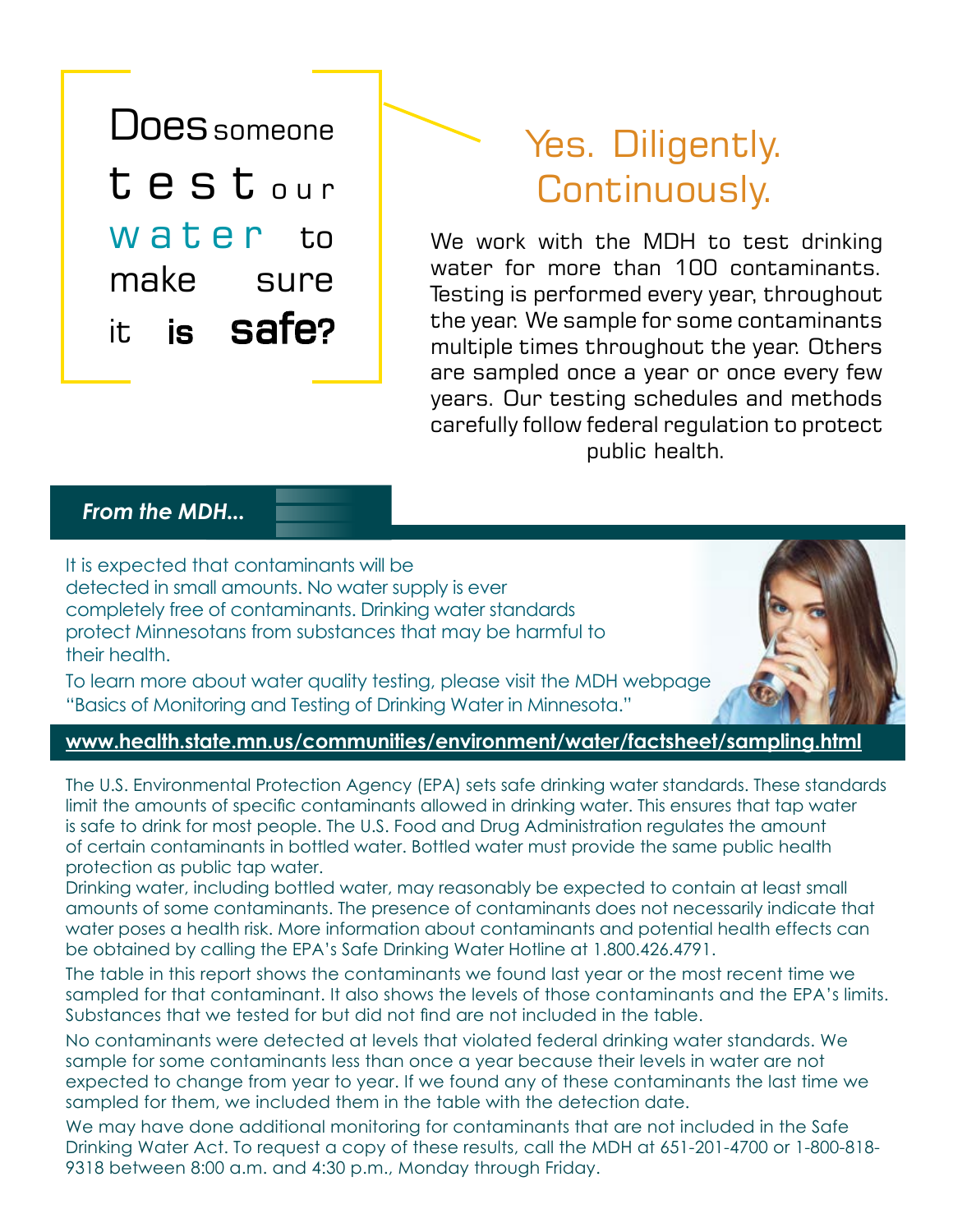Some contaminants are monitored regularly throughout the year, and rolling (or moving) annual averages are used to manage compliance. Because of this averaging, there are times where the Range of Detected Test Results for the calendar year is lower than the Highest Average or Highest Single Test Result, because it occurred in the previous calendar year.

In addition to testing drinking water for contaminants regulated under the Safe Drinking Water Act, we sometimes also monitor for contaminants that are not regulated. Unregulated contaminants do not have legal limits for drinking water.

Detection alone of a regulated or unregulated contaminant should not cause concern. The meaning of a detection should be determined considering current health effects information. We are often still learning about the health effects, so this information can change over time.

The following table shows the unregulated contaminants we detected last year, as well as human-health based guidance values for comparison, where available. The comparison values are based only on potential health impacts and do not consider our ability to measure

contaminants at very low concentrations or the cost and technology of prevention and/or treatment. They may be set at levels that are costly, challenging, or impossible for water systems to meet (for example, large-scale treatment technology may not exist for a given contaminant).

A person drinking water with a contaminant at or below the comparison value would be at little or no risk for harmful health effects. If the level of a contaminant is above the comparison value, people of a certain age or with special health conditions - like a fetus, infants, children, elderly, and people with impaired immunity – may need to take extra precautions. Because these contaminants are unregulated, EPA and MDH require no particular action based on detection of an unregulated contaminant. We are notifying you of the unregulated contaminants we have detected as a public education opportunity.

For more information, visit:

MDH's A-Z List of Contaminants in Water **https://www.health.state.mn.us/communities/environment/water/contaminants/index.html**

Fourth Unregulated Contaminant Monitoring Rule (UCMR 4) **https://www.health.state.mn.us/communities/environment/water/com/ucmr4.html**

#### **Main types of contaminants in drinking water sources:**

**Microbial contaminants,** such as viruses, bacteria, and parasites. Sources include sewage treatment plants, septic systems, agricultural livestock operations, pets, and wildlife.

**Inorganic contaminants,** include salts and metals from natural sources (e.g. rock and soil), oil and gas production, mining and farming operations, urban stormwater runoff, and wastewater discharges.

**Pesticides and herbicides** are chemicals used to reduce or kill unwanted plants and pests. Sources include agriculture, urban stormwater runoff, and commercial and residential properties.

**Organic chemical contaminants** include synthetic and volatile organic compounds. Sources include industrial processes and petroleum production, gas stations, urban stormwater runoff, and septic systems.

**Radioactive contaminants,** such as radium, thorium, and uranium isotopes come from natural sources (e.g. radon gas from soils and rock), mining operations, and oil and gas production.

Some people may be more vulnerable to contaminants in drinking water than the general population. Immuno-compromised persons such as persons with cancer undergoing chemotherapy, persons who have undergone organ transplants, people with HIV/AIDS or other immune system disorders, some elderly, and infants can be particularly at risk from infections. The developing fetus and therefore pregnant women may also be more vulnerable to contaminants in drinking water. These people or their caregivers should seek advice about drinking water from their health care providers. EPA/Centers for Disease Control (CDC) guidelines on appropriate means to lessen the risk of infection by Cryptosporidium and other microbial contaminants are available from the Safe Drinking Water Hotline at 1.800.426.4791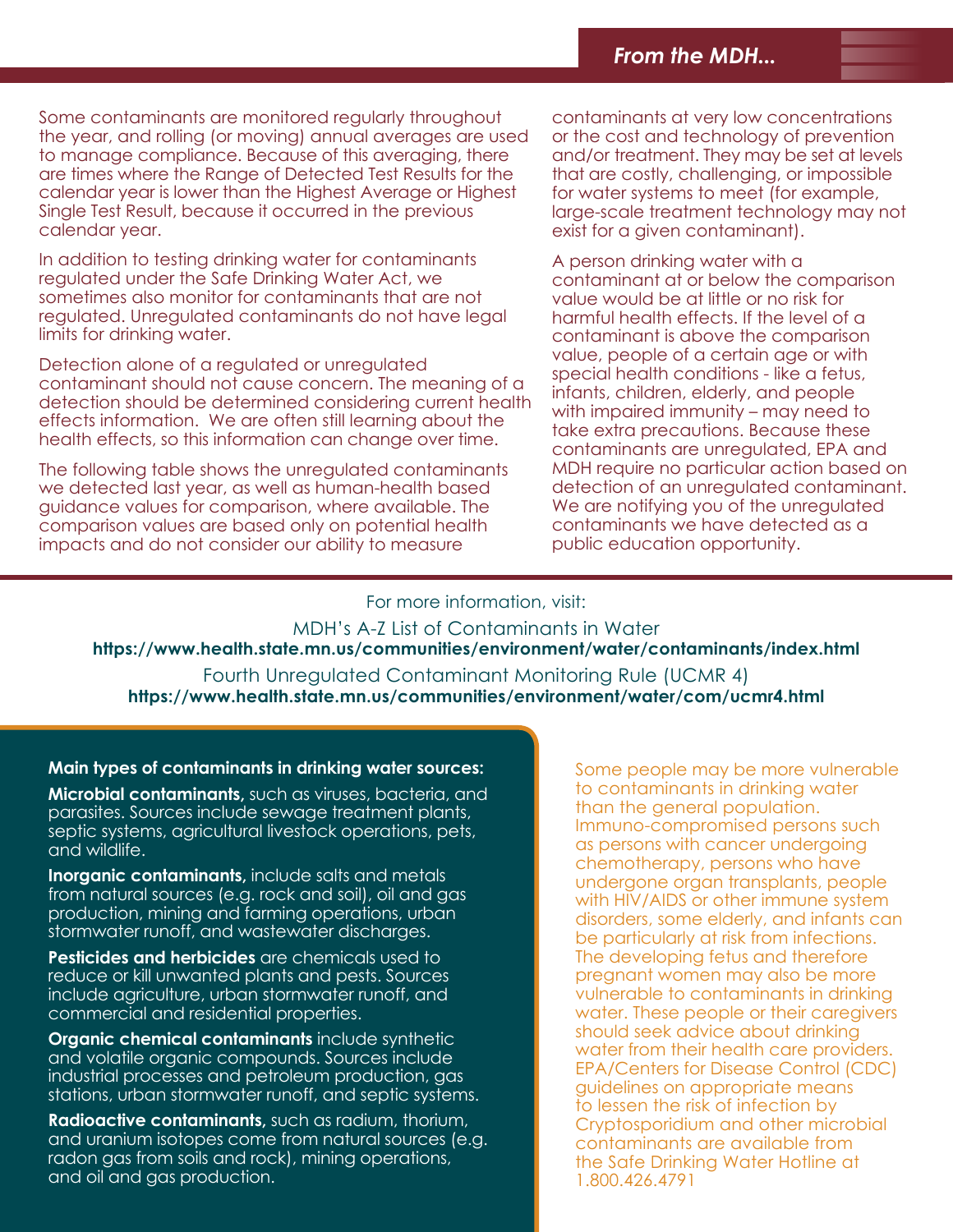# [What](#page-5-1) [is in Apple](#page-5-1)  Valley's [water](#page-5-1)?

<span id="page-5-0"></span>The table below itemizes all the substances detected in Apple Valley water. None were detected at levels that violated safe drinking water standards.

Some (such as Barium, Nitrate, Sulfate, etc) are naturally present in groundwater.

Some (such as Fluoride and Chlorine) are introduced during treatment.

Metals (Copper and Lead) are not present in Apple Valley water when it leaves the treatment plant. However, as the water passes through plumbing on its way to your tap, these metals can leach into the water. The testing for Copper and Lead is performed at customers' taps.

<span id="page-5-1"></span>

| <b>Regulated Substance</b><br>(units)           | <b>MCLG</b>               | <b>MCL</b>               | <b>Level</b><br><b>Detected</b> | Range                                                                                    | <b>Major Source of Contaminant</b>                                                                 |            | <b>Meets</b><br><b>Standards</b> |
|-------------------------------------------------|---------------------------|--------------------------|---------------------------------|------------------------------------------------------------------------------------------|----------------------------------------------------------------------------------------------------|------------|----------------------------------|
| <b>Barium</b><br>(ppm)                          | $\overline{2}$            | $\overline{2}$           | 0.17                            | N/A                                                                                      | Discharge of drilling wastes; Discharge from<br>metal refineries, Erosion of natural deposits.     |            |                                  |
| <b>Combined Radium</b><br>(pCi/l)               | 0                         | 5.4                      | 3.9                             | N/A                                                                                      | Erosion of natural deposits.                                                                       |            |                                  |
| Fluoride<br>(ppm)                               | 4                         | 4                        | 0.61                            | Erosion of natural deposits; Water<br>$0.54 - 0.65$<br>additive to promote strong teeth. |                                                                                                    |            |                                  |
| Gross Alpha<br>(pCi/l)                          | 0                         | 15.4                     | 7.3                             | N/A                                                                                      | Erosion of natural deposits.                                                                       |            |                                  |
| Nitrate<br>(ppm)                                | 10                        | 10.4                     | 0.29                            | $0 - 0.29$                                                                               | Runoff from fertilizer use; Leaching from<br>septic tanks, sewage, Erosion of natural<br>deposits. |            |                                  |
| <b>Total Chlorine</b><br>(ppm)                  | $\overline{4}$<br>(MRDLG) | $\overline{4}$<br>(MRDL) | 0.64                            | $0.50 - 0.72$                                                                            | Water additive used to control microbes.                                                           |            |                                  |
| <b>Total Haloacetic Acids</b><br>(ppb)          | N/A                       | 60<br>(MRDL)             | 11.8                            | $4.2 - 11.8$                                                                             | By-product of drinking water disinfection.                                                         |            |                                  |
| <b>Total Trihalomethanes</b><br>(ppb)           | N/A                       | 80<br>(MRDL)             | 35                              | 18.5-35                                                                                  | By-product of drinking water disinfection.                                                         |            |                                  |
| <b>Regulated Substance</b><br>(units) test date | <b>MCLG</b>               | <b>AL</b>                | 90%<br><b>Level</b>             | <b>Sites</b><br><b>Over AL</b>                                                           | <b>Major Source of Contaminant</b>                                                                 |            | <b>Meets</b><br><b>Standards</b> |
| Copper<br>(ppm) 8/23/2019                       | 0                         | 1.3                      | 0.18                            | 0 of 30<br>sites                                                                         | Corrosion of household plumbing<br>systems.                                                        |            |                                  |
| Lead<br>(ppb) 8/23/2019                         | 0                         | 15                       | 2.8                             | 0 of 30<br>sites                                                                         | Corrosion of household plumbing<br>systems.                                                        |            |                                  |
| <b>Unregulated Substance</b><br>(mits)          |                           | <b>Comparison Value</b>  |                                 |                                                                                          | <b>Highest Avg or Single Test Result</b>                                                           |            | Range                            |
| HAA6br<br>(ppb)                                 |                           | N/A                      |                                 | 6.05                                                                                     |                                                                                                    | 4.49-8.16  |                                  |
| HAA9<br>(ppb)                                   |                           | N/A                      |                                 | 9.27                                                                                     |                                                                                                    | 6.5-11.58  |                                  |
| Manganese<br>(ppp)                              |                           | 100                      |                                 | 0.37                                                                                     |                                                                                                    | $0 - 0.74$ |                                  |
| Sodium*<br>(ppm)                                |                           | 20                       |                                 | $24*$                                                                                    |                                                                                                    | N/A        |                                  |
| Sulfate<br>(ppm)                                |                           | 500                      |                                 | 37.5                                                                                     |                                                                                                    | N/A        |                                  |

\*Note that home water softening can increase the level of sodium in your water.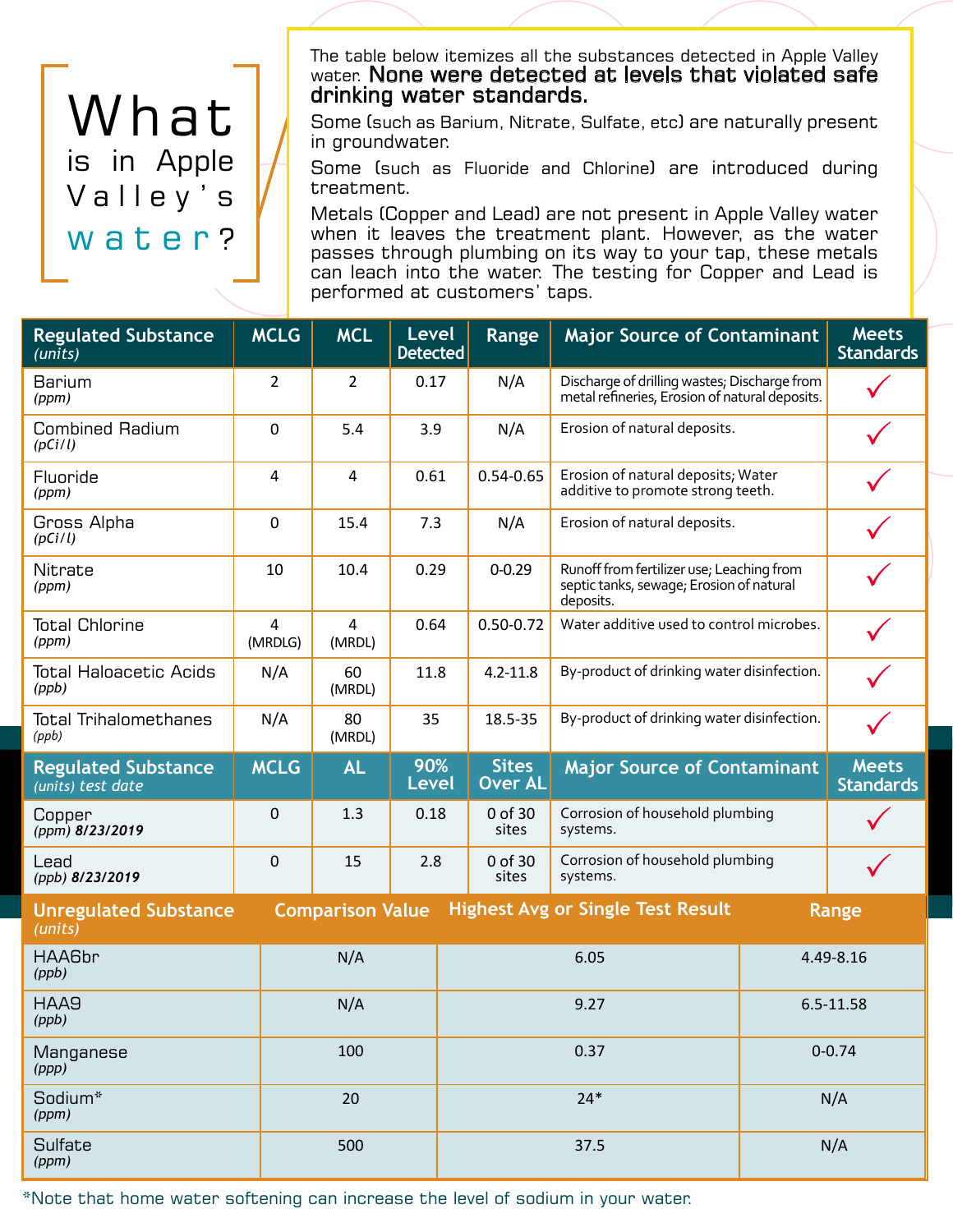- Level Detected This is the value used **by the Table is the value used** to determine compliance with federal **the Table standards. It sometimes is the highest value detected and sometimes is an average of all the detected values. If it is an average, it may contain sampling results from the previous year.**
- **• MCL Maximum Contaminant Level. The highest level of a contaminant that is allowed in drinking water. MCLs are set as close to the MCLGs as feasible using the best available treatment technology.**
- **• MCLG Maximum Contaminant Level Goal. The level of a contaminant in drinking water below which there is no known or expected risk to health. MCLGs allow for a margin of safety.**
- **• MRDL Maximum Residual Disinfectant Level. The highest level of a disinfectant allowed in drinking water. There is convincing evidence that addition of a disinfectant is necessary for control of microbial contaminants.**
- **• MRDLG Maximum Residual Disinfectant Level Goal. The level of a drinking water disinfectant below which there is no known or expected risk to health. MRDLGs do not reflect the benefits of the use of disinfectants to control microbial contaminants.**

# Key Terms Used in

- **• 90% Level 90th Percentile Level. This is the value obtained after disregarding 10 percent of the samples taken that had the highest levels. For example, in a situation in which 10 samples were taken, the 90th percentile level is determined by disregarding the highest result, which represents 10 percent of the samples.**
- **• AL Action Level. The concentration of a contaminant which, if exceeded, triggers treatment or other requirement which** a water **system must follow.**
- **• Comparison Value a guidance value, based on potential health impact for comparison on unregulated substances.**
- **• N/A Not Applicable (does not apply).**
- **• pCi/L picocuries per liter (a measure of radioactivity).**
- **• ppm Parts per million or milligrams per liter. One ppm is like one drop in one million drops of water, or about one cup in a swimming pool.**
- **• ppb Parts per billion or micrograms per liter. One ppb is like one drop in one billion drops of water, or about one drop in a swimming pool.**
- **• HAA6Br A group of 6 Haloacetic Acids.**
- **• HAA9 A group of 9 Haloacetic Acids.**

#### *Lead information from the MDH...*

You may be in contact with lead through paint, water, dust, soil, food, hobbies, or your job. Coming in contact with lead can cause serious health problems for everyone. There is no safe level of lead. Babies, children under six years, and pregnant women are at the highest risk.

Lead is rarely present in a drinking water source and monitoring consistently finds that lead is not a problem in Apple Valley source water. However, it can get in your drinking water as it passes through lead service lines and your household plumbing system. Apple Valley is responsible for providing high quality drinking water, but it cannot control the plumbing materials used in private buildings. There are no lead service lines in the Apple Valley water system.

### RESOURCES TO HELP YOU LEARN MORE

#### MDH webpage- Lead in Drinking Water **[https://www.health.state.mn.us/](https://www.health.state.mn.us/communities/environment/water/contaminants/lead.html%0D) [communities/environment/water/](https://www.health.state.mn.us/communities/environment/water/contaminants/lead.html%0D) [contaminants/lead.html](https://www.health.state.mn.us/communities/environment/water/contaminants/lead.html%0D)**

EPA webpage- Basic Information about Lead in Drinking Water

#### **http://www.epa.gov/safewater/lead**

The EPA Safe Drinking Water Hotline  **1-800-426-4791** 

MDH webpage- Lead Poisoning Prevention: Common Sources **[www.health.state.mn.us/communities/](www.health.state.mn.us/communities/environment/lead/sources.html) [environment/lead/sources.html](www.health.state.mn.us/communities/environment/lead/sources.html)**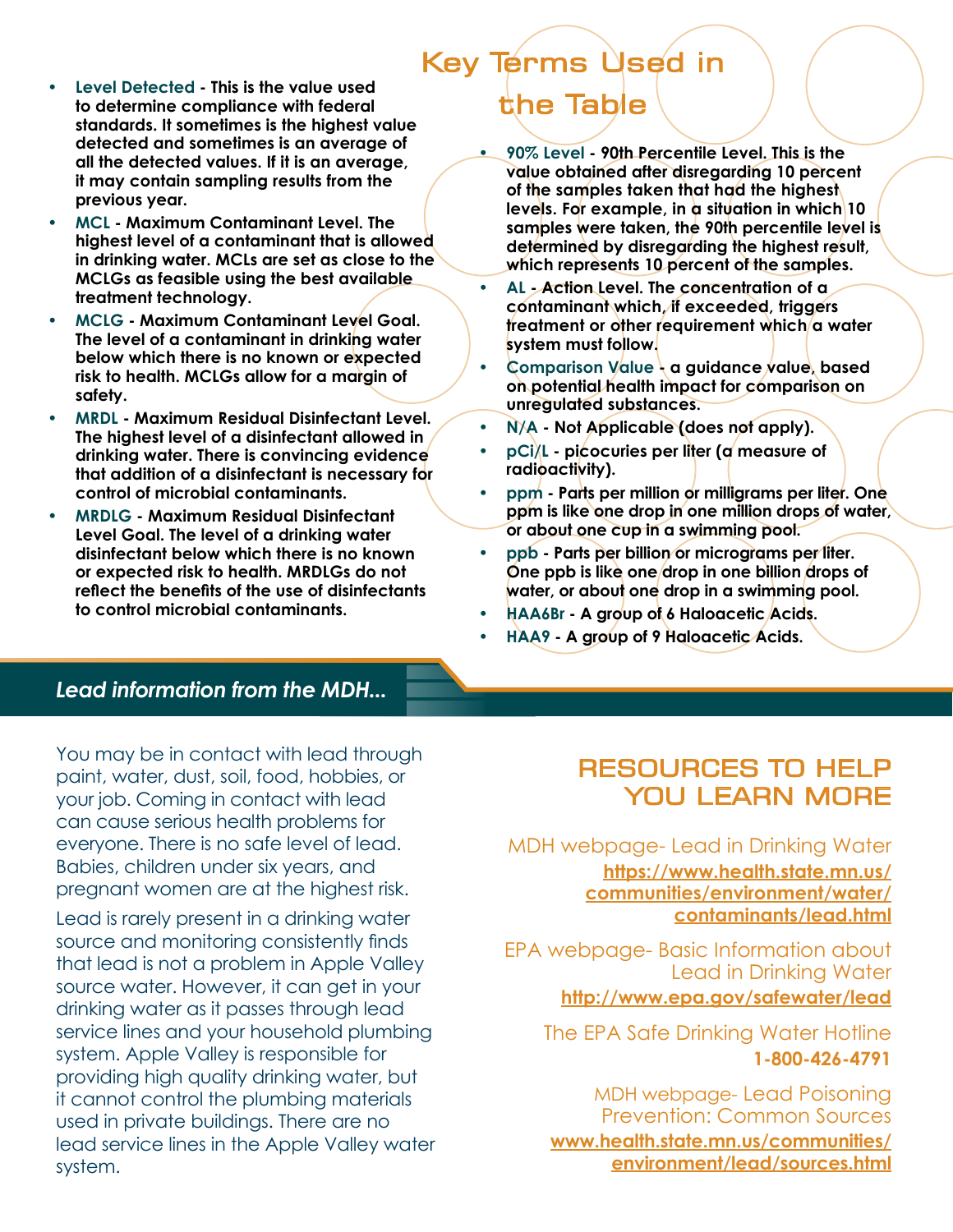#### **Read below to learn how you can protect yourself from lead in drinking water.**

- **1. Let the water run for 30-60 seconds** before using it for drinking or cooking if the water has not been turned on in over six hours. The only way to know if lead has been reduced by letting it run is to check with a test. If letting the water run does not reduce lead, consider other options to reduce your exposure.
- **2. Use cold water** for drinking, making food, and making baby formula. Hot water releases more lead from pipes than cold water.
- **3. Test your water.** In most cases, letting the water run and using cold water for drinking and cooking should keep lead levels low in your drinking water. If you are still concerned about lead, arrange with a laboratory to test your tap water. Testing your water is important if young children or pregnant women drink your tap water.

Contact an MDH accredited laboratory to get a sample container and instructions on how to submit a sample:

**https://eldo.web.health.state.mn.us/public/accreditedlabs/labsearch.seam**

*MDH can help you understand your test results*

**4. Treat your water.** If a test shows your water has high levels of lead after you let the water run.

Read about water treatment units:

**https://www.health.state.mn.us/communities/environment/water/factsheet/hometreatment.html**

How can I help protect our drinking water ?

Citu

<span id="page-7-0"></span>Our personal habits impact the safety and quality of our water.

- When we practice **[conservation](https://www.epa.gov/greeningepa/water-conservation-epa)**, we limit our dependence on wells which allows our aquifers to recharge.
- • When we properly dispose of [hazardous wastes](https://www.epa.gov/hw/household-hazardous-waste-hhw) and medications, we protect both surface waterbodies and aquifers from pollution.
- Other helpful tips to protect our water can be learned by watching [this video.](https://youtu.be/gRSHJpe8pq8)

Environmental Initiative Source Water Protection Collaborative [https://environmental-initiative.org/work/source](https://environmental-initiative.org/work/source-water-protection-collaborative/)[water-protection-collaborative/](https://environmental-initiative.org/work/source-water-protection-collaborative/)